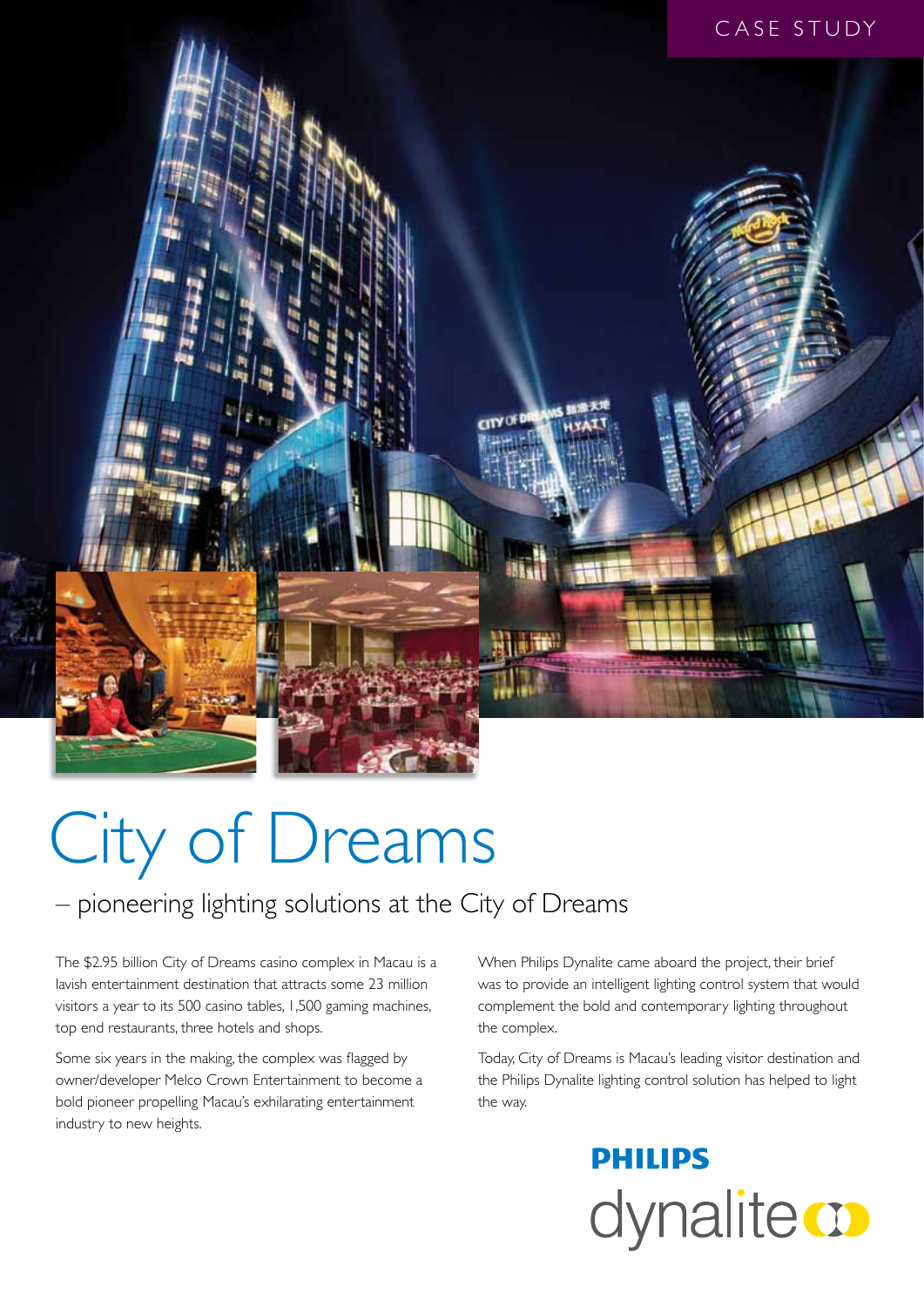# Client requirements

The client required an innovative and integrated lighting control system that would work seamlessly to provide automated illumination of all public spaces throughout the complex.

With over 33 casinos operating in Macau when City of Dreams was taking shape and fierce competition for patronage between these facilities, the operators of the City of Dreams realised that they needed a smart but easyto-use control solution to achieve the operational efficiency required in such a diverse and complex site.

#### A proven track record

They were particularly interested in using a system that had been shown to work in other casino operations such as the Philips Dynalite EnvisionManager software that had been used successfully in other Melco Crown Casino projects.

The brief for the project included lighting control for the many lobbies, ballrooms, corridors, convention and exhibition spaces in all three hotels as well as the casino.

The solution was to be controlled via software from a central location and distributed throughout the site via the TCP/IP network infrastructure.

The sophisticated and simple to operate Philips Dynalite lighting control solution ensured the casino could achieve operational efficiency and compete with other casinos. 99 **"**

# The Philips Dynalite solution

Critical to designing the most appropriate lighting control system for the complex was Philips Dynalite's proven track record with similar casino projects.

Striking the right balance between functional and ambient lighting was also of paramount importance as lighting control plays a big role in building an exciting environment.

Philips Dynalite worked hard to ensure that the lighting control was innovative and flexible and allowed quick changes, dramatic effects and seamless operation.

While the installation of the lighting control was relatively straight forward, employing typical architectural lighting load controllers which are ideal for large numbers of incandescent, low voltage halogen, neon and selected fluorescent light sources, the sheer size of the complex presented a challenge.

#### Answering the challenge

The sprawl of the three hotels and the casino meant that the cabling distances from the central control computer to a final light point were up to 2,000m.

The simplest method for distributing the control system was over a LAN infrastructure with localised control cabling as needed.

At the time, distributing lighting control over a LAN infrastructure was uncommon and unique at the time for this size of project. Adding to the complexity of the project was that the existing TCP/IP network was run over fibre optic cables, which was also new to the Philips Dynalite team.

#### New technology

While LAN infrastructures over fibre optics may seem standard technology in 2011; in 2007 it was a major technological challenge.

To overcome the obstacles of integrating product traditionally designed for copper-based cabling, Philips Dynalite formed a partnership with Cisco Systems and Kenon Engineering (the Hong Kong based Philips Dynalite Value Added Reseller) to come up with the required fibre optic integration solutions.

The solution utilised a Philips Dynalite standard DMNG 100BT integration unit but with reconfigured Cisco routers to integrate over the TCP/IP fibre optic network.

A systematic integration testing regime and first-class project management by the Kenon Engineering group enabled a smooth implementation when the system went live.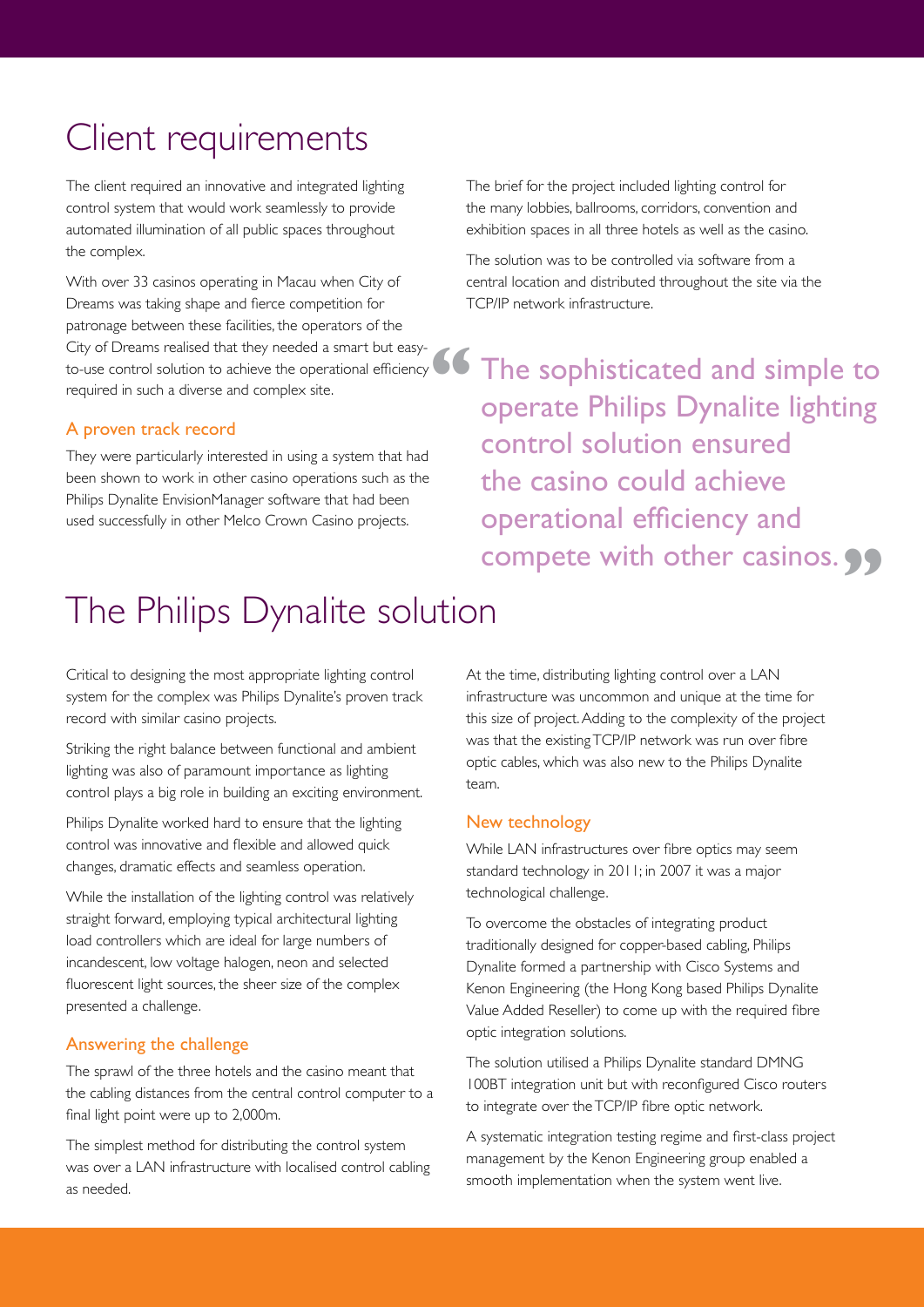## Products and technology used

A EnvisionManager control management system was chosen because it features the most advanced control settings that define lighting zone areas in a particular space on a particular floor.

### Advanced lighting control

This enables operators to perform time scheduling and partitioning for an area or a group. In an entertainment venue such as City of Dreams where conference rooms seating 2,000 people are transformed into a gala ballroom seating 500 people within a matter of hours, it's critical that functional and ambient lighting can be quickly and easily reconfigured.

Automatically detecting and highlighting lamp and system controller issues and gaining control down to a particular lighting point is a key feature of EnvisionManager software, enabling operators to predict outcomes and carry out maintenance quickly.

# Key client benefits

The City of Dreams Philips Dynalite integrated control system continues to offer reliability, flexibility and efficiency to ensure the complex continues to be a world-class destination.

The intelligent design of the system has made it possible to deliver functional, ambient and responsive lighting in keeping with the complex's luxury design.

The lighting control system seamlessly delivers secure lighting on the casino floors as well as ambient lighting in the hotels and other areas of the complex.

Importantly, the lighting control system has the flexibility to grow with the complex.

A systematic integration testing regime and first-class project management enabled a smooth implementation when the system went live. **99 "**

EnvisionManager software gives a floor plan view of the entire project, allowing for live monitoring and adjustments of the lighting control system